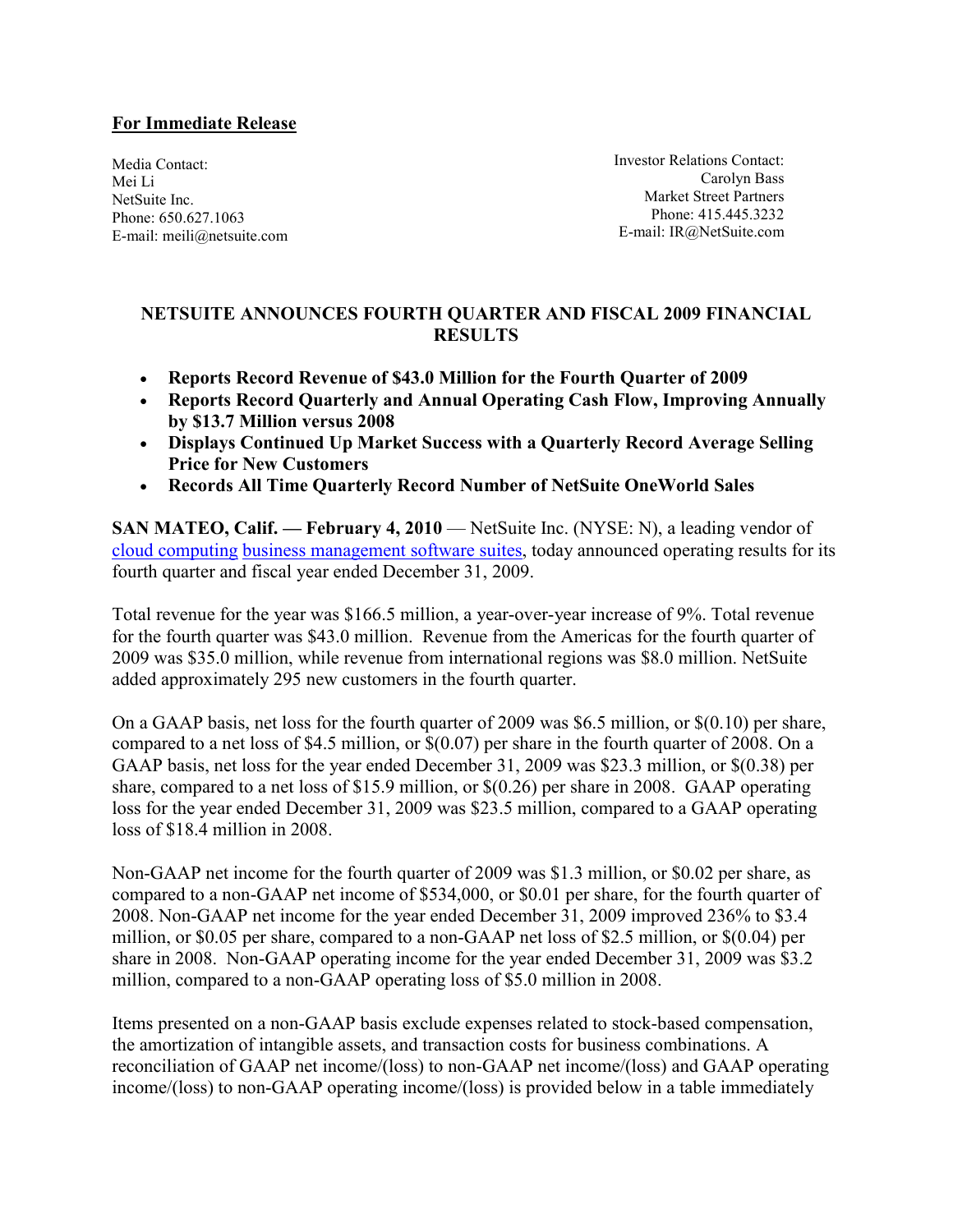following the Condensed Consolidated Statements of Operations, along with an explanation of why these non-GAAP financial measures are useful to investors and how they are used by management.

"In a year that saw many of our ERP competitors' sales decline, NetSuite achieved record financial results," said Zach Nelson, CEO of NetSuite. "Our ten year head start in delivering cloud computing business applications bodes well for us in 2010 as companies continue to move their core business applications from 1990's style client-server offerings to NetSuite solutions that have cloud computing at their core."

# Conference Call

In conjunction with this announcement, NetSuite will host a conference call at 2:00 p.m. PST (5:00 p.m. EST) today to discuss the company's fourth quarter and fiscal 2009 financial results. A live audio webcast and replay of the call, together with detailed financial information, will be available in the Investor Relations section of NetSuite's Web site at www.netsuite.com/investors. The live call can be accessed by dialing 877-419-6593 (U.S.) or 719-325-4793 (outside the U.S.) and referencing passcode: 319-4008. A replay of the call can also be accessed by dialing 888- 203-1112 (U.S.) or 719-457-0820 (outside the U.S.), and referencing passcode: 319-4008.

# About NetSuite

NetSuite Inc. is a leading vendor of cloud computing business management software suites for mid-sized businesses and divisions of large enterprises. NetSuite enables companies to manage core key business operations in a single system, which includes accounting/ERP, customer relationship management (CRM), and Ecommerce. NetSuite's patent-pending "real-time dashboard" technology provides an easy-to-use view into up-to-date, role-specific business information. For more information about NetSuite, please visit www.netsuite.com.

# Cautionary Note Regarding Forward-Looking Statements

This press release and NetSuite's scheduled conference call contain forward-looking statements within the meaning of Section 27A of the Securities Act of 1933 and Section 21E of the Securities Exchange Act of 1934 relating to, among other things, expectations, plans, prospects and financial results for NetSuite, including, but not limited to, our stated expectation for products, market demand, future earnings, revenue and market share growth. These forward-looking statements are based upon the current expectations and beliefs of NetSuite's management as of the date of this conference call, and are subject to certain risks and uncertainties that could cause actual results to differ materially from those described in the forward-looking statements. All forwardlooking statements made during the conference call will be based on information available to the Company as of the date thereof, and NetSuite disclaims any obligation to update these forwardlooking statements.

In particular, the following factors, among others, could cause results to differ materially from those expressed or implied by such forward-looking statements: the market for on-demand services may develop more slowly than expected or than it has in the past; continued adverse and unpredictable macro-economic conditions or reduced investments in on-demand applications and information technology spending; quarterly operating results may fluctuate more than expected;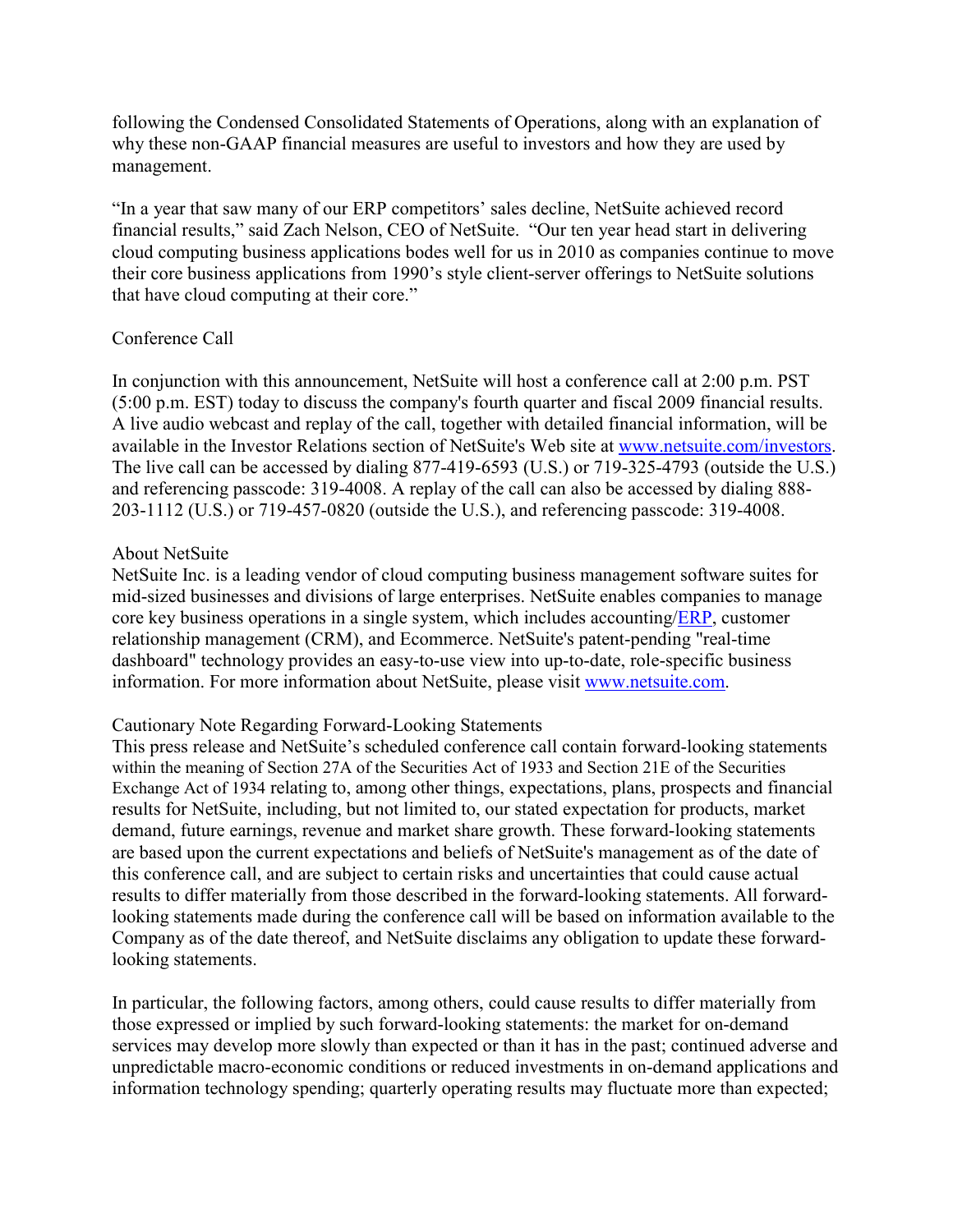unexpected disruptions of service at the Company's data center may occur; a security breach may impact operations; risks associated with material defects or errors in the Company's software or the effect of undetected computer viruses could impact operations; the risk of technological developments and innovations by others; our ability to successfully identify other businesses and technologies for acquisition that will complement our business and the ability to successfully acquire and integrate those businesses and technologies; the risk of loss of power or disruption in Internet service; failure to manage growth; failure to protect and enforce our intellectual property rights; the ability to manage operations when faced with competitive pricing and marketing strategies by competitors or changing macro-economic conditions; the risk of losing key employees; increased demands on employees and costs associated with operating as a public company; evolving government regulation of the Internet and Ecommerce; changes to current accounting rules; and general political or destabilizing events, including war, conflict or acts of terrorism; and other risks and uncertainties.

Customers who purchase our services should make sure the decisions are based on features that are currently available. Please be advised that any unreleased services or features from NetSuite referenced in today's discussion or other public statements are not currently available and may not be delivered on time or at all.

For a detailed discussion of these and other cautionary statements, please refer to the risk factors discussed in filings with the U.S. Securities and Exchange Commission ("SEC"), including but not limited to the Company's Annual Report on Form 10-K filed on March 13, 2009, and any subsequently filed reports on Forms 10-Q and 8-K. All documents are available through the SEC's Electronic Data Gathering Analysis and Retrieval system ("EDGAR") at www.sec.gov or NetSuite's Web site at www.netsuite.com.

### Non-GAAP Financial Measures

The Company's stated results include certain non-GAAP financial measures, including non-GAAP operating income/(loss), net income/(loss), weighted average shares outstanding, and net income/(loss) per share. Non-GAAP net income/(loss) excludes expenses related to stock-based compensation expense, amortization of intangible assets and transaction costs for business combinations. Non-GAAP net income/(loss) excludes these expenses as they are often excluded by other companies to help investors understand the operational performance of their business, and in the case of stock-based compensation, can be difficult to predict. The Company believes these adjustments provide useful comparative information to investors.

The Company considers these non-GAAP financial measures to be important because they provide useful measures of the operating performance of the Company and are used by the Company's management for that purpose. In addition, investors often use measures such as these to evaluate the operating performance of a company. Non-GAAP results are presented for supplemental informational purposes only for understanding the Company's operating results. The non-GAAP results should not be considered a substitute for financial information presented in accordance with generally accepted accounting principles, and may be different from non-GAAP measures used by other companies.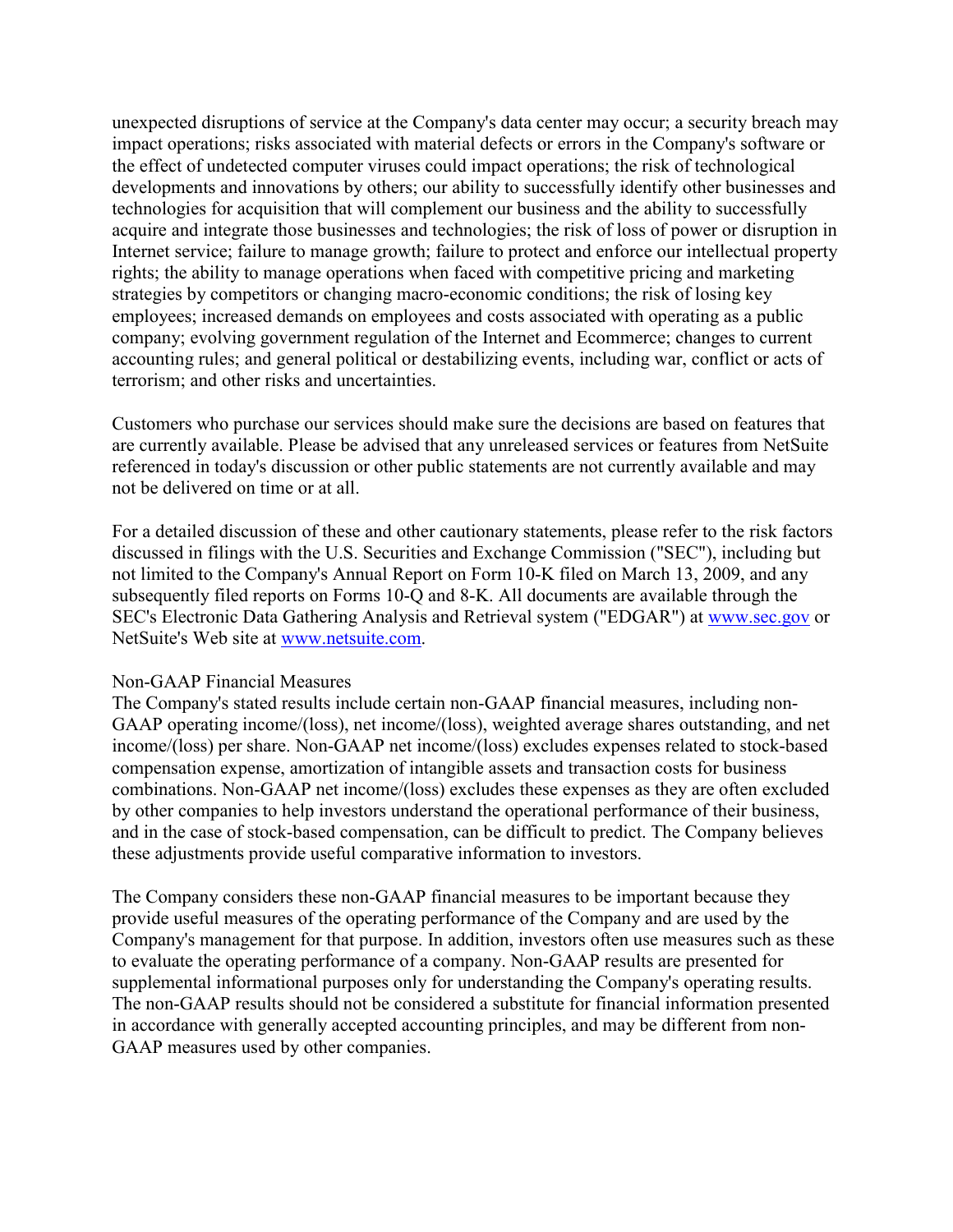A copy of this press release can be found on the Company's Investor Relations Web site at www.netsuite.com/investors. The contents of the Web site are not incorporated by reference into this press release.

Click here to download the press release, financial tables and non-GAAP reconciliation.

NetSuite and the NetSuite logo are registered service marks of NetSuite Inc.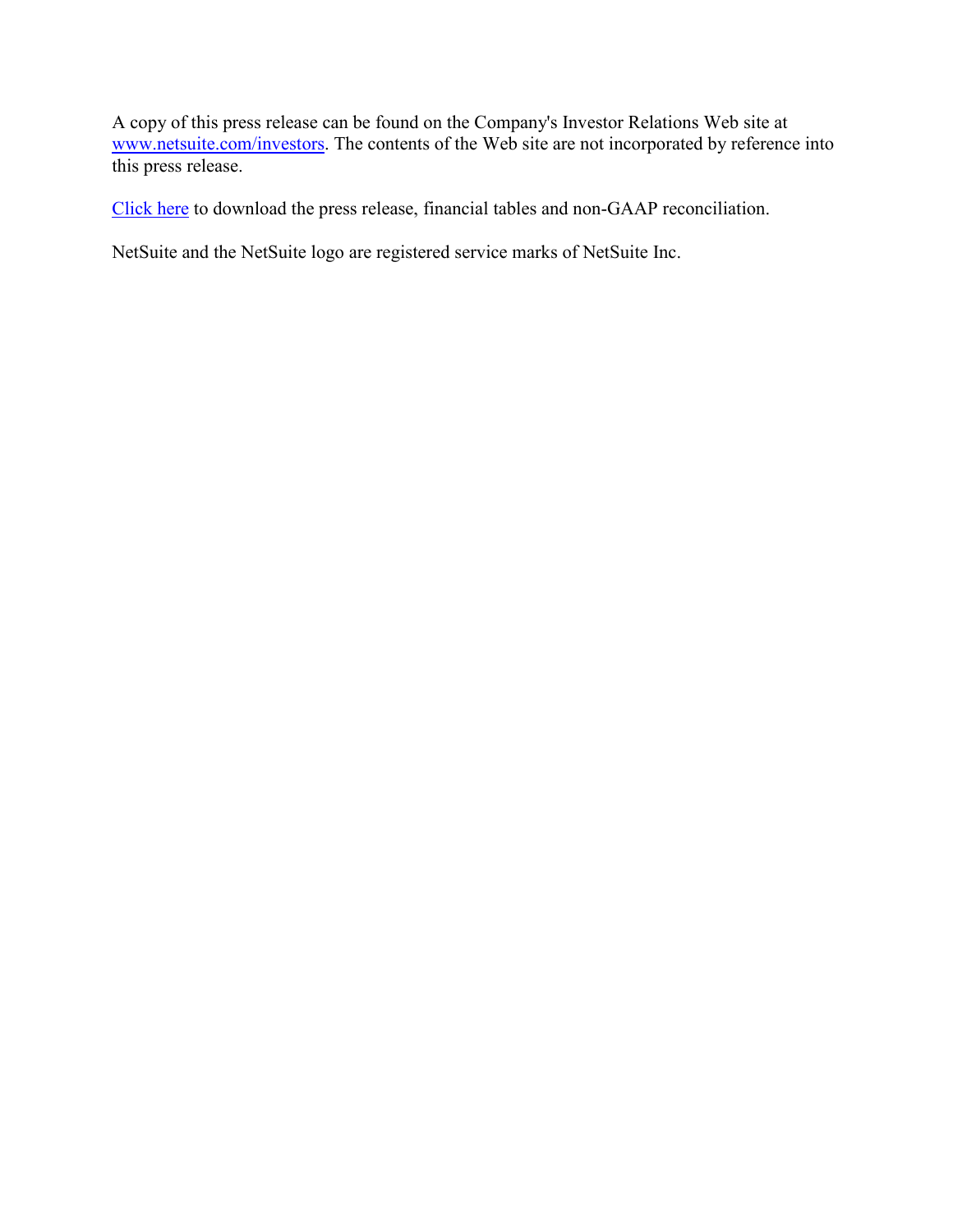### NetSuite Inc.

### Condensed Consolidated Balance Sheets

(dollars in thousands)

(unaudited)

| 2008<br>2009<br><b>Assets</b><br>Current assets:<br>\$<br>\$<br>96,355<br>123,638<br>Cash and cash equivalents<br>Accounts receivable, net of allowances of \$589 and \$921 as of<br>December 31, 2008 and 2009, respectively<br>26,675<br>25,776<br>Deferred commissions<br>11,363<br>11,726<br>2,385<br>4,922<br>Other current assets<br>138,779<br>Total current assets<br>164,061<br>15,413<br>Property and equipment, net<br>14,731<br>Deferred commissions, non-current<br>1,040<br>1,688<br>Goodwill<br>28,095<br>17,824<br>Other intangible assets, net<br>8,712<br>17,073 |
|------------------------------------------------------------------------------------------------------------------------------------------------------------------------------------------------------------------------------------------------------------------------------------------------------------------------------------------------------------------------------------------------------------------------------------------------------------------------------------------------------------------------------------------------------------------------------------|
|                                                                                                                                                                                                                                                                                                                                                                                                                                                                                                                                                                                    |
|                                                                                                                                                                                                                                                                                                                                                                                                                                                                                                                                                                                    |
|                                                                                                                                                                                                                                                                                                                                                                                                                                                                                                                                                                                    |
|                                                                                                                                                                                                                                                                                                                                                                                                                                                                                                                                                                                    |
|                                                                                                                                                                                                                                                                                                                                                                                                                                                                                                                                                                                    |
|                                                                                                                                                                                                                                                                                                                                                                                                                                                                                                                                                                                    |
|                                                                                                                                                                                                                                                                                                                                                                                                                                                                                                                                                                                    |
|                                                                                                                                                                                                                                                                                                                                                                                                                                                                                                                                                                                    |
|                                                                                                                                                                                                                                                                                                                                                                                                                                                                                                                                                                                    |
|                                                                                                                                                                                                                                                                                                                                                                                                                                                                                                                                                                                    |
|                                                                                                                                                                                                                                                                                                                                                                                                                                                                                                                                                                                    |
|                                                                                                                                                                                                                                                                                                                                                                                                                                                                                                                                                                                    |
|                                                                                                                                                                                                                                                                                                                                                                                                                                                                                                                                                                                    |
| 2,636<br>2,506<br>Other assets                                                                                                                                                                                                                                                                                                                                                                                                                                                                                                                                                     |
| 202,224<br>Total assets<br>210,334<br>\$<br>\$                                                                                                                                                                                                                                                                                                                                                                                                                                                                                                                                     |
| <b>Liabilities and equity</b>                                                                                                                                                                                                                                                                                                                                                                                                                                                                                                                                                      |
| Current liabilities:                                                                                                                                                                                                                                                                                                                                                                                                                                                                                                                                                               |
| \$<br>\$<br>Accounts payable<br>2,893<br>1,147                                                                                                                                                                                                                                                                                                                                                                                                                                                                                                                                     |
| Deferred revenue<br>66,973<br>66,667                                                                                                                                                                                                                                                                                                                                                                                                                                                                                                                                               |
| 10,562<br>Accrued compensation<br>10,863                                                                                                                                                                                                                                                                                                                                                                                                                                                                                                                                           |
| Accrued expenses<br>5,758<br>5,154                                                                                                                                                                                                                                                                                                                                                                                                                                                                                                                                                 |
| Other current liabilities<br>4,363<br>5,716                                                                                                                                                                                                                                                                                                                                                                                                                                                                                                                                        |
| 90,544<br>Total current liabilities<br>89,552                                                                                                                                                                                                                                                                                                                                                                                                                                                                                                                                      |
| Long-term liabilities:                                                                                                                                                                                                                                                                                                                                                                                                                                                                                                                                                             |
| 7,204<br>Deferred revenue, non-current<br>5,748                                                                                                                                                                                                                                                                                                                                                                                                                                                                                                                                    |
| Other long-term liabilities<br>2,217<br>3,199                                                                                                                                                                                                                                                                                                                                                                                                                                                                                                                                      |
| Total long-term liabilities<br>10,403<br>7,965                                                                                                                                                                                                                                                                                                                                                                                                                                                                                                                                     |
| <b>Total liabilities</b><br>97,517<br>100,947                                                                                                                                                                                                                                                                                                                                                                                                                                                                                                                                      |
| Equity:                                                                                                                                                                                                                                                                                                                                                                                                                                                                                                                                                                            |
| NetSuite Inc. stockholders' equity<br>108,992<br>104,833                                                                                                                                                                                                                                                                                                                                                                                                                                                                                                                           |
| 395<br>Noncontrolling interest<br>(126)                                                                                                                                                                                                                                                                                                                                                                                                                                                                                                                                            |
| 109,387<br>Total equity<br>104,707                                                                                                                                                                                                                                                                                                                                                                                                                                                                                                                                                 |
| \$<br>210,334<br>\$<br>202,224<br>Total liabilities and equity                                                                                                                                                                                                                                                                                                                                                                                                                                                                                                                     |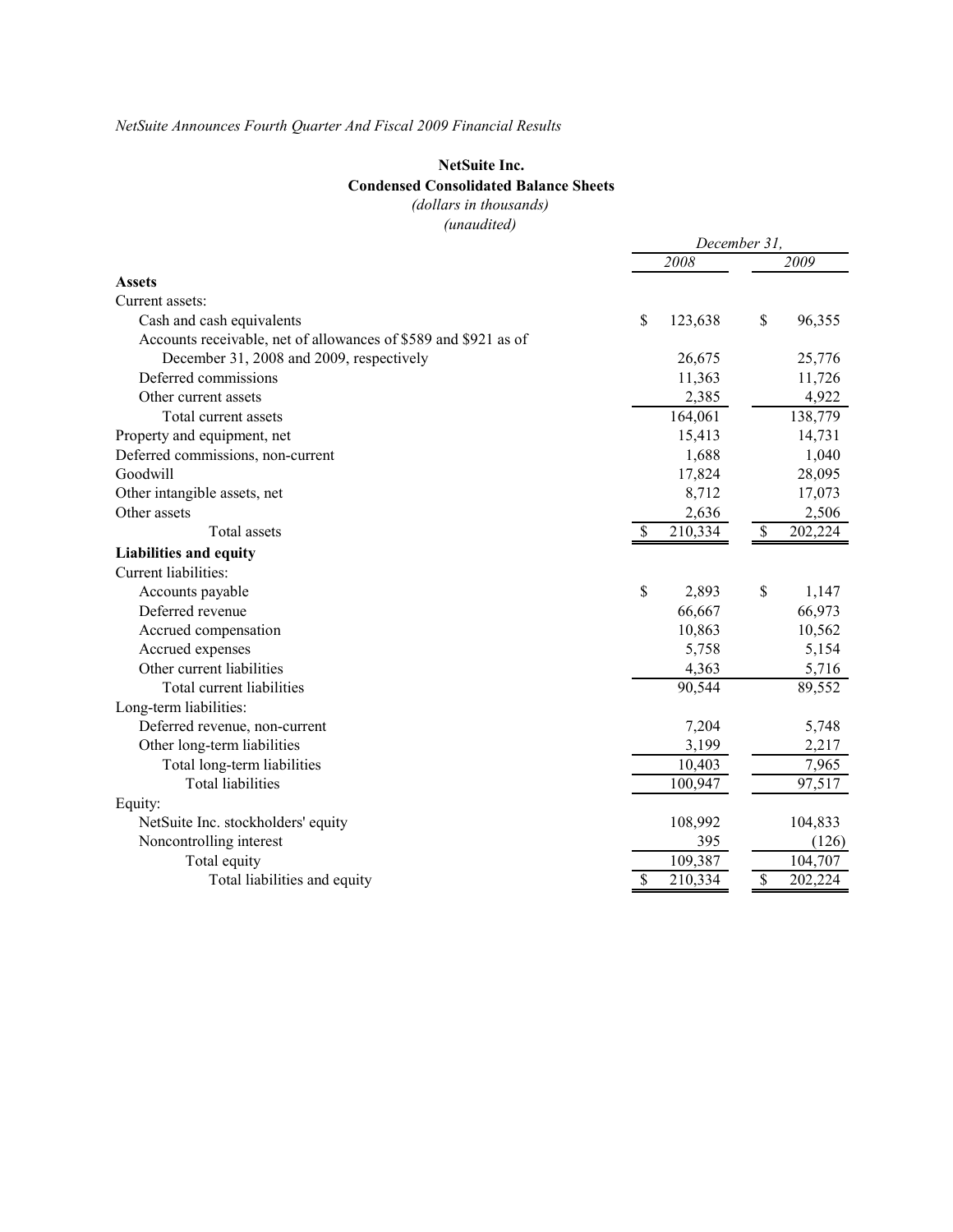### NetSuite Inc. Condensed Consolidated Statements of Operations

(Dollars and shares in thousands, except per share amounts) (unaudited)

|                                                         | Three months ended |               |               |               |                |  |
|---------------------------------------------------------|--------------------|---------------|---------------|---------------|----------------|--|
|                                                         | December 31.       | March 31.     | June 30.      | September 30. | December 31    |  |
|                                                         | 2008               | 2009          | 2009          | 2009          | 2009           |  |
| Revenue                                                 | \$41,401           | \$41,567      | \$40,304      | \$41,705      | \$42,964       |  |
| Cost of revenue $(1)$                                   | 13,069             | 13,035        | 13,556        | 14,493        | 15,021         |  |
| Gross profit                                            | 28,332             | 28,532        | 26,748        | 27,212        | 27,943         |  |
| Operating expenses:                                     |                    |               |               |               |                |  |
| Product development (1)                                 | 6,926              | 6,788         | 6,770         | 7,369         | 7,650          |  |
| Sales and marketing (1)                                 | 19,516             | 18,797        | 18,264        | 19,478        | 19,626         |  |
| General and administrative (1)                          | 6,766              | 6,910         | 6,717         | 8,323         | 7,265          |  |
| Total operating expenses                                | 33,208             | 32,495        | 31,751        | 35,170        | 34,541         |  |
| Operating loss                                          | (4,876)            | (3,963)       | (5,003)       | (7,958)       | (6, 598)       |  |
| Other income / (expenses) and income taxes, net         | 166                | 17            | (169)         | (318)         | (120)          |  |
| Net loss                                                | (4,710)            | (3,946)       | (5,172)       | (8,276)       | (6,718)        |  |
| Less: Net loss attributable to the                      |                    |               |               |               |                |  |
| noncontrolling interest                                 | 245                | 201           | 182           | 247           | 178            |  |
| Net loss attributable to NetSuite Inc.                  | (4, 465)           | (3,745)<br>S. | (4,990)<br>S. | (8,029)<br>S. | (6, 540)<br>S. |  |
| Net loss per share attributable to NetSuite Inc. common |                    |               |               |               |                |  |
| shareholders                                            | (0.07)             | (0.06)        | (0.08)        | (0.13)        | (0.10)         |  |
| Weighted average number of shares used in               |                    |               |               |               |                |  |
| computing net loss per common share                     | 60,838             | 61,248        | 61,853        | 62,100        | 62,545         |  |

(1) Includes stock-based compensation expense, amortization of intangible assets and transaction costs for business combinations as follows:

|                                                                                  | Three months ended |              |   |           |   |                 |   |                           |  |       |
|----------------------------------------------------------------------------------|--------------------|--------------|---|-----------|---|-----------------|---|---------------------------|--|-------|
|                                                                                  |                    | December 31. |   | March 31. |   | <i>June 30.</i> |   | September 30, December 31 |  |       |
|                                                                                  |                    | 2008         |   | 2009      |   | 2009            |   | 2009                      |  | 2009  |
| Cost of revenue                                                                  | C                  | 1,056        | S | 1,044     | S | 1,238           | S | 1,373                     |  | 1,634 |
| Product development                                                              |                    | 1.451        |   | 1,350     |   | 1.443           |   | 1.709                     |  | 2,139 |
| Sales and marketing                                                              |                    | 1,239        |   | 1,204     |   | 1,462           |   | 2,242                     |  | 2,170 |
| General and administrative                                                       |                    | 1,253        |   | 1,155     |   | 1,534           |   | 3,053                     |  | 1,935 |
| Total stock-based compensation expense,<br>amortization of intangible assets and |                    |              |   |           |   |                 |   |                           |  |       |
| transaction costs for business combinations                                      |                    | 4.999        |   | 4.753     |   | 5.677           |   | 8.377                     |  | 7.878 |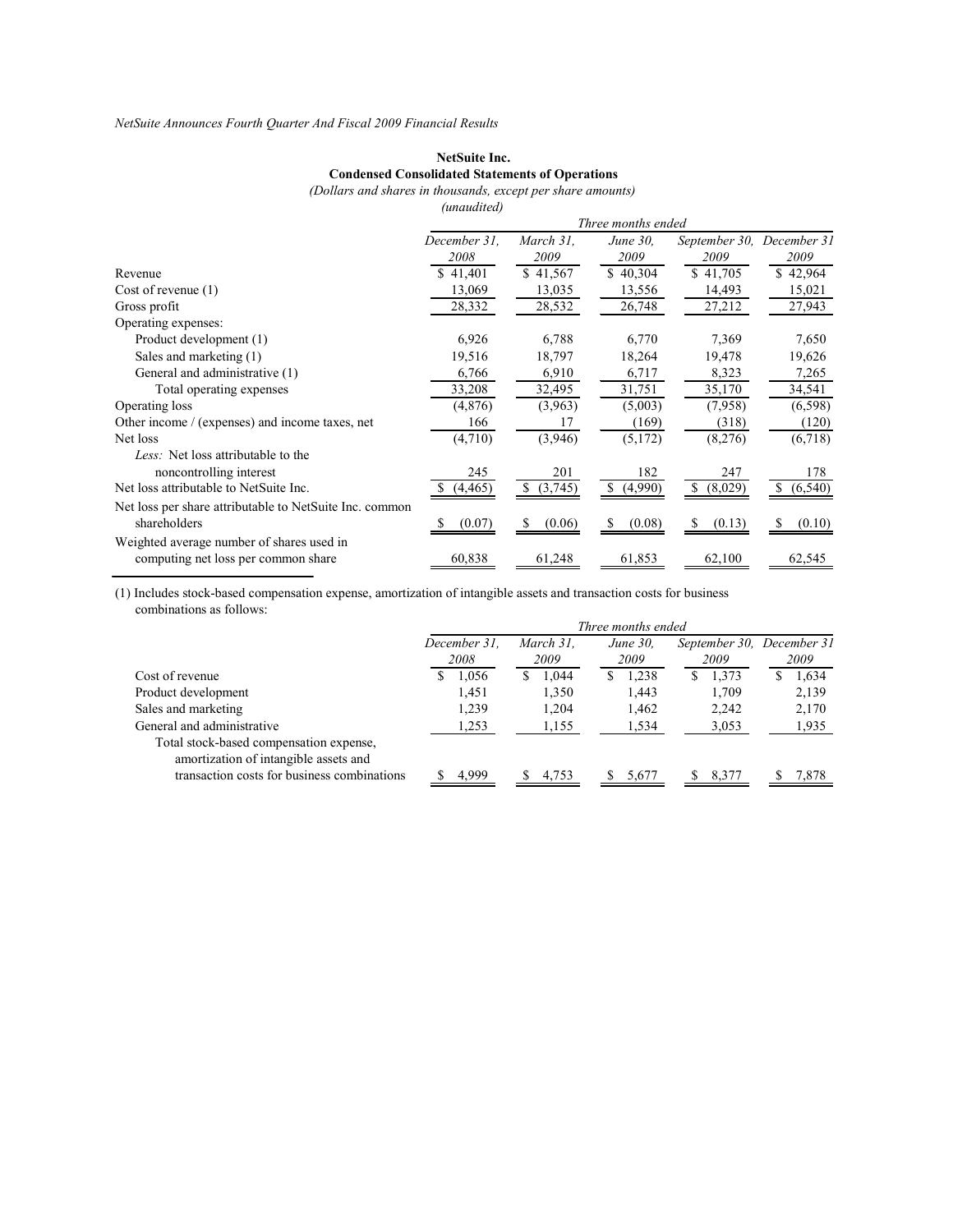#### NetSuite Inc. Condensed Consolidated Statements of Operations

(Dollars and shares in thousands, except per share amounts)

(unaudited)

| $1$ <i>unumuvun</i>                                     |            |                           |
|---------------------------------------------------------|------------|---------------------------|
|                                                         |            | Year ended                |
|                                                         |            | December 31, December 31, |
|                                                         | 2008       | 2009                      |
| Revenue                                                 | \$152,476  | \$166,540                 |
| Cost of revenue $(1)$                                   | 48,582     | 56,105                    |
| Gross profit                                            | 103,894    | 110,435                   |
| Operating expenses:                                     |            |                           |
| Product development (1)                                 | 21,516     | 28,577                    |
| Sales and marketing (1)                                 | 76,943     | 76,165                    |
| General and administrative (1)                          | 23,804     | 29,215                    |
| Total operating expenses                                | 122,263    | 133,957                   |
| Operating loss                                          | (18, 369)  | (23, 522)                 |
| Other income / (expenses) and income taxes, net         | 1,409      | (590)                     |
| Net loss                                                | (16,960)   | (24, 112)                 |
| Less: Net loss attributable to the                      |            |                           |
| noncontrolling interest                                 | 1,096      | 808                       |
| Net loss attributable to NetSuite Inc.                  | \$(15,864) | \$(23, 304)               |
| Net loss per share attributable to NetSuite Inc. common |            |                           |
| shareholders                                            | (0.26)     | (0.38)                    |
| Weighted average number of shares used in               |            |                           |
| computing net loss per common share                     | 60,385     | 61,941                    |

(1) Includes stock-based compensation expense, amortization of intangible assets and transaction costs for business combinations as follows:

|                                            | Year ended                |          |  |  |  |
|--------------------------------------------|---------------------------|----------|--|--|--|
|                                            | December 31, December 31, |          |  |  |  |
|                                            | 2008                      | 2009     |  |  |  |
| Cost of revenue                            | 2,988                     | 5,289    |  |  |  |
| Product development                        | 3,629                     | 6,641    |  |  |  |
| Sales and marketing                        | 3,375                     | 7,078    |  |  |  |
| General and administrative                 | 3,386                     | 7,677    |  |  |  |
| Total stock-based compensation expense and |                           |          |  |  |  |
| amortization of intangible assets          | \$13,378                  | \$26,685 |  |  |  |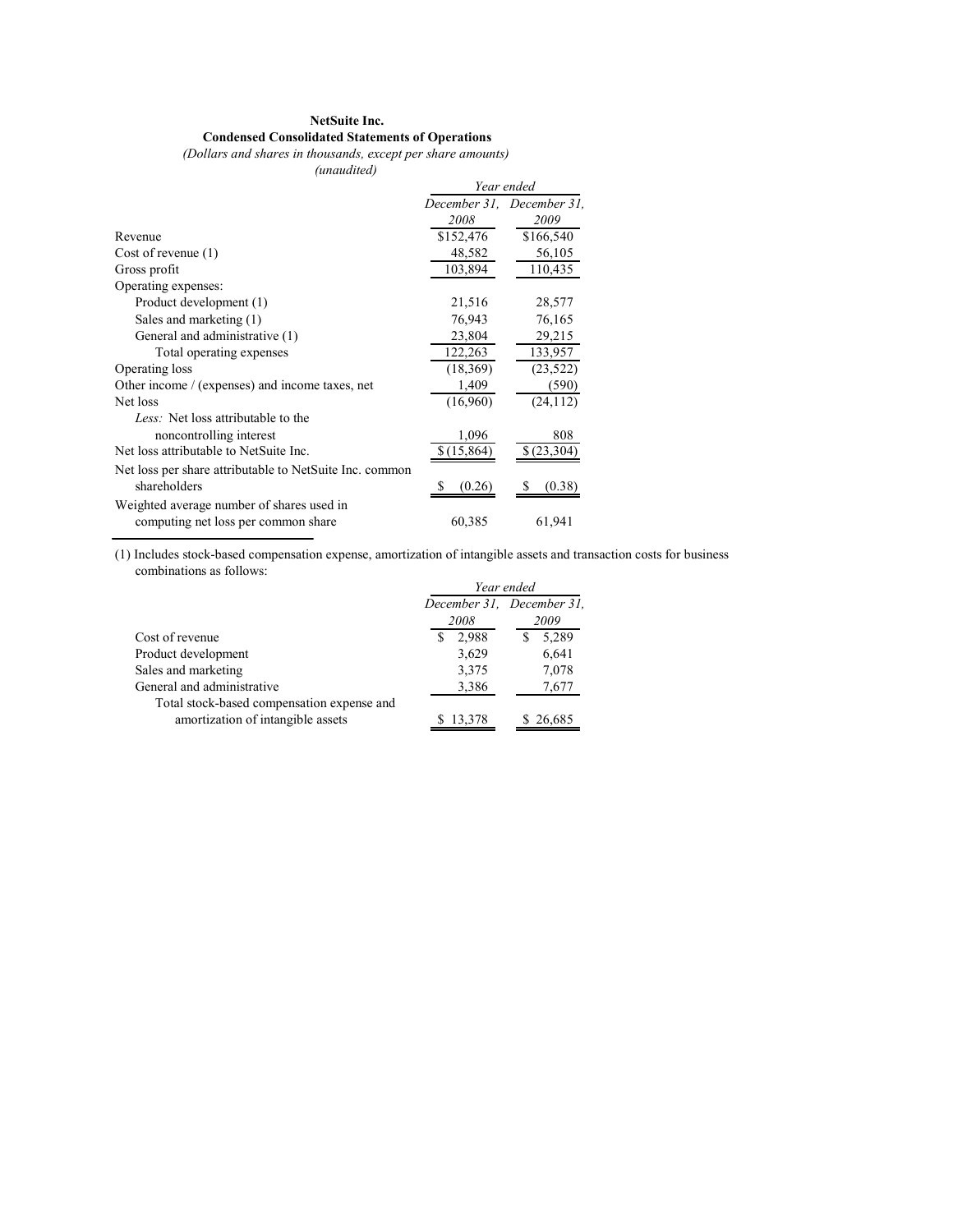#### NetSuite Inc.

#### Reconciliation of Net Loss Per Share to Non-GAAP Net Income / (Loss) Per Share

(Dollars and shares in thousands, except per share amounts)

(unaudited)

|                                                                                      | Three months ended |                      |    |                   |               |                  |    |                       |              |                      |
|--------------------------------------------------------------------------------------|--------------------|----------------------|----|-------------------|---------------|------------------|----|-----------------------|--------------|----------------------|
|                                                                                      |                    | December 31,<br>2008 |    | March 31,<br>2009 |               | June 30,<br>2009 |    | September 30,<br>2009 |              | December 31,<br>2009 |
| Reconciliation between GAAP and non-GAAP operating<br>income / (loss):               |                    |                      |    |                   |               |                  |    |                       |              |                      |
| Operating loss                                                                       | \$                 | (4, 876)             | \$ | (3,963)           | \$            | (5,003)          | \$ | (7,958)               | S            | (6, 598)             |
| Reversal of stock-based compensation expense,                                        |                    |                      |    |                   |               |                  |    |                       |              |                      |
| amortization of intangible assets and transaction                                    |                    |                      |    |                   |               |                  |    |                       |              |                      |
| costs for business combinations (a)                                                  |                    | 4,999                |    | 4,753             |               | 5,677            |    | 8,377                 |              | 7,878                |
| Non-GAAP operating income                                                            |                    | 123                  | -S | 790               | <sup>\$</sup> | 674              | \$ | 419                   | $\mathbb{S}$ | 1,280                |
| Numerator:                                                                           |                    |                      |    |                   |               |                  |    |                       |              |                      |
| Reconciliation between GAAP and non-GAAP net<br>income / (loss):                     |                    |                      |    |                   |               |                  |    |                       |              |                      |
| Net loss attributable to NetSuite Inc.                                               | \$                 | (4, 465)             | S  | (3,745)           | \$            | (4,990)          | \$ | (8,029)               | \$           | (6, 540)             |
| Reversal of stock-based compensation expense,                                        |                    |                      |    |                   |               |                  |    |                       |              |                      |
| amortization of intangible assets and transaction                                    |                    |                      |    |                   |               |                  |    |                       |              |                      |
| costs for business combinations (a)                                                  |                    | 4,999                |    | 4,753             |               | 5,677            |    | 8,377                 |              | 7,878                |
| Non-GAAP net income attributable to:                                                 |                    |                      |    |                   |               |                  |    |                       |              |                      |
| NetSuite Inc.                                                                        | 2.                 | 534                  | S. | 1,008             | S             | 687              | S  | 348                   | S            | 1,338                |
| Denominator:                                                                         |                    |                      |    |                   |               |                  |    |                       |              |                      |
| Reconciliation between GAAP and non-GAAP                                             |                    |                      |    |                   |               |                  |    |                       |              |                      |
| weighted average shares used in computing basic                                      |                    |                      |    |                   |               |                  |    |                       |              |                      |
| and diluted net income / (loss) per common share:                                    |                    |                      |    |                   |               |                  |    |                       |              |                      |
| Weighted average number of shares used in                                            |                    |                      |    |                   |               |                  |    |                       |              |                      |
| computing net loss per common share<br>Effect of dilutive securities (stock options, |                    | 60,838               |    | 61,248            |               | 61,853           |    | 62,100                |              | 62,545               |
| restricted stock awards and warrants) (b)                                            |                    | 2,976                |    | 2,710             |               | 2,520            |    | 2,874                 |              | 2,914                |
| Non-GAAP weighted average shares used in                                             |                    |                      |    |                   |               |                  |    |                       |              |                      |
| computing non-GAAP net income / (loss)                                               |                    |                      |    |                   |               |                  |    |                       |              |                      |
| per common share                                                                     |                    | 63,814               |    | 63,958            |               | 64,373           |    | 64,974                |              | 65,459               |
| GAAP net loss per share attributable to NetSuite Inc.                                |                    |                      |    |                   |               |                  |    |                       |              |                      |
| common shareholders                                                                  | S                  | (0.07)               | S  | (0.06)            | \$            | (0.08)           | \$ | (0.13)                | \$           | (0.10)               |
| Non-GAAP net income per share attributable                                           |                    |                      |    |                   |               |                  |    |                       |              |                      |
| to NetSuite Inc. common shareholders                                                 | \$                 | 0.01                 | \$ | 0.02              | \$            | 0.01             | \$ | 0.01                  | \$           | 0.02                 |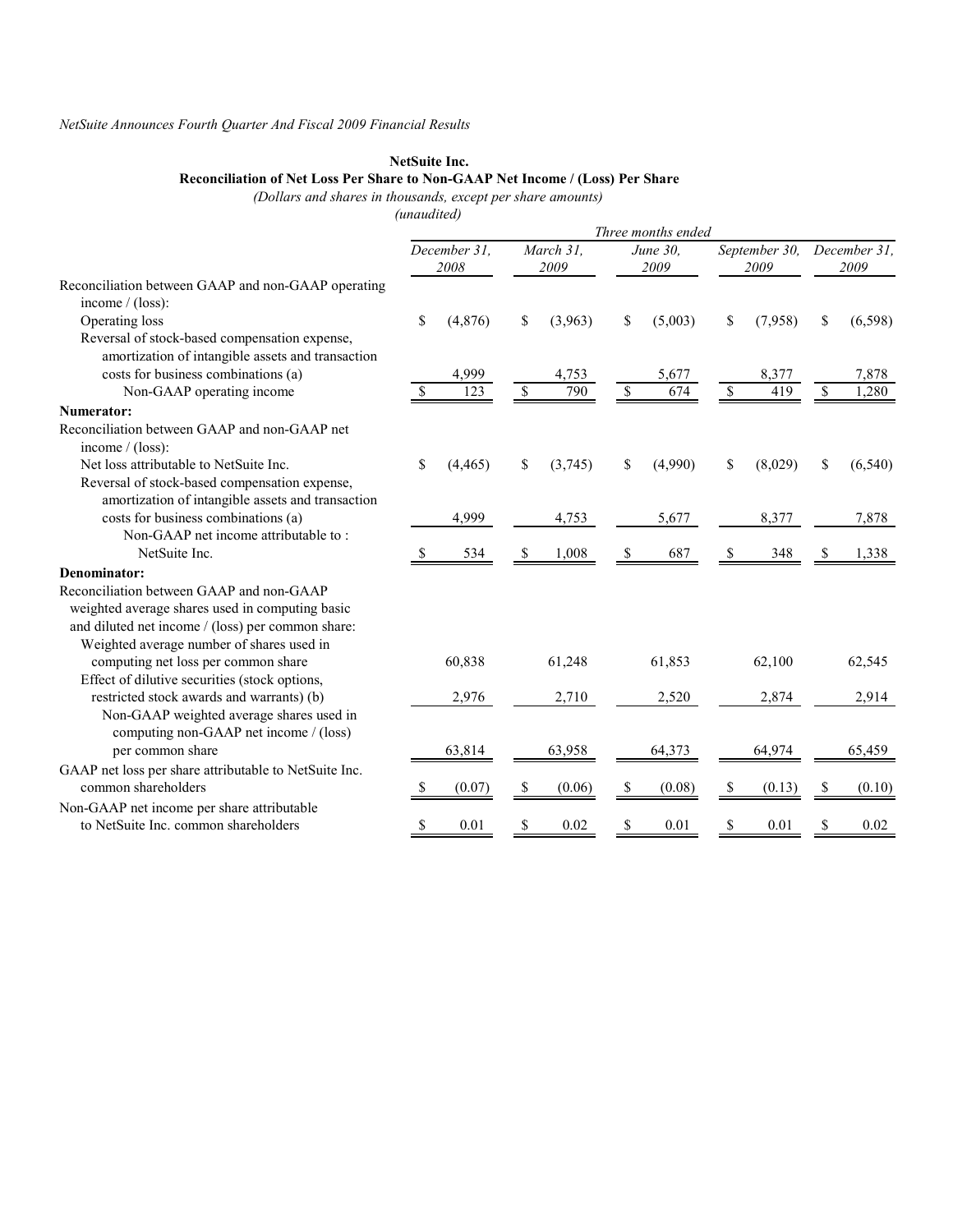### NetSuite Inc. Reconciliation of Net Loss Per Share to Non-GAAP Net Income / (Loss) Per Share

(Dollars and shares in thousands, except per share amounts)

### (unaudited)

|                                                                              | Year ended     |                 |  |  |
|------------------------------------------------------------------------------|----------------|-----------------|--|--|
|                                                                              |                |                 |  |  |
|                                                                              | December 31,   | December 31,    |  |  |
|                                                                              | 2008           | 2009            |  |  |
| Reconciliation between GAAP and non-GAAP operating                           |                |                 |  |  |
| income $/$ (loss):                                                           |                |                 |  |  |
| Operating loss                                                               | \$<br>(18,369) | \$<br>(23, 522) |  |  |
| Reversal of stock-based compensation expense,                                |                |                 |  |  |
| amortization of intangible assets and transaction                            |                |                 |  |  |
| costs for business combinations (a)                                          | 13,378         | 26,685          |  |  |
| Non-GAAP operating income                                                    | \$<br>(4,991)  | \$<br>3,163     |  |  |
| Numerator:                                                                   |                |                 |  |  |
| Reconciliation between GAAP and non-GAAP net                                 |                |                 |  |  |
| income / (loss):                                                             |                |                 |  |  |
| Net loss attributable to NetSuite Inc.                                       | \$<br>(15,864) | \$<br>(23, 304) |  |  |
| Reversal of stock-based compensation expense,                                |                |                 |  |  |
| amortization of intangible assets and transaction                            |                |                 |  |  |
| costs for business combinations (a)                                          | 13,378         | 26,685          |  |  |
| Non-GAAP net income / (loss) attributable to:                                |                |                 |  |  |
| NetSuite Inc.                                                                | (2,486)<br>- S | 3,381<br>\$     |  |  |
| Denominator:                                                                 |                |                 |  |  |
| Reconciliation between GAAP and non-GAAP                                     |                |                 |  |  |
| weighted average shares used in computing basic                              |                |                 |  |  |
| and diluted net income / (loss) per common share:                            |                |                 |  |  |
| Weighted average number of shares used in                                    |                |                 |  |  |
| computing net loss per common share                                          | 60,385         | 61,941          |  |  |
| Effect of dilutive securities (stock options,                                |                |                 |  |  |
| restricted stock awards and warrants) (b)                                    |                | 2,646           |  |  |
| Non-GAAP weighted average shares used in                                     |                |                 |  |  |
| computing non-GAAP net income / (loss)                                       |                |                 |  |  |
| per common share                                                             | 60,385         | 64,587          |  |  |
|                                                                              |                |                 |  |  |
| GAAP net loss per share attributable to NetSuite Inc.<br>common shareholders |                |                 |  |  |
|                                                                              | (0.26)         | (0.38)          |  |  |
| Non-GAAP net income / (loss) per share attributable                          |                |                 |  |  |
| to NetSuite Inc. common shareholders                                         | \$<br>(0.04)   | 0.05<br>\$      |  |  |

Use of Non-GAAP Financial Measures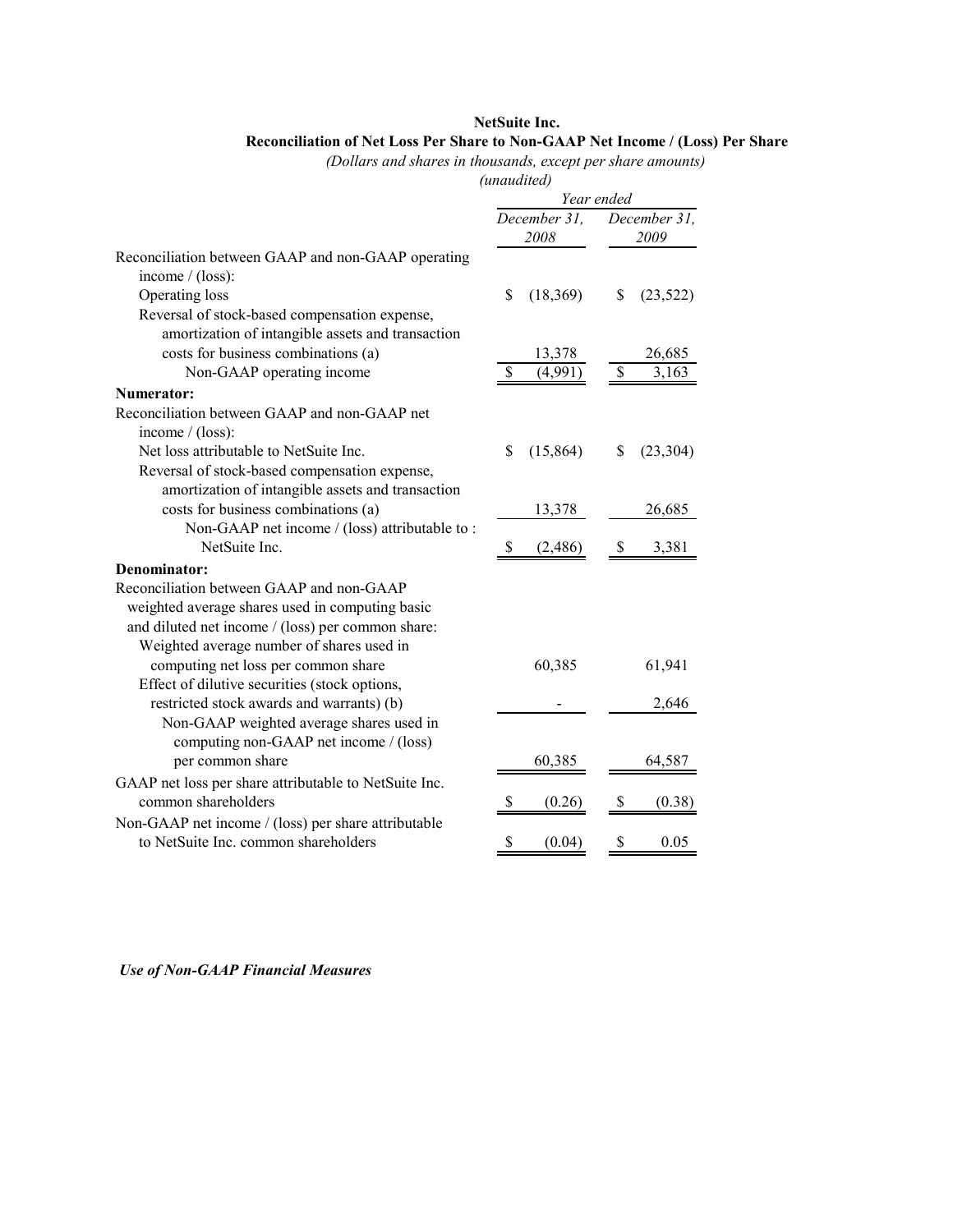To supplement our condensed consolidated financial statements presented on a GAAP basis, NetSuite uses non-GAAP measures of net income / (loss), weighted average shares outstanding and net income / (loss) per share, which are adjusted to exclude stock-based compensation expense, amortization of acquisition-related intangible assets and transaction costs for business combinations to include dilutive shares where applicable. We believe these adjustments are appropriate to enhance an overall understanding of our past financial performance and also our prospects for the future. These adjustments to our current period GAAP results are made with the intent of providing both management and investors a more complete understanding of NetSuite's underlying operating results and trends and our marketplace performance. The non-GAAP results that are an indication of our baseline performance are considered by management for the purpose of making operational decisions. In addition, these non-GAAP results are the primary indicators management uses as a basis for our planning and forecasting of future periods. The presentation of this additional information is not meant to be considered in isolation or as a substitute for net loss or basic and diluted net loss per share prepared in accordance with generally accepted accounting principles in the United States. Non-GAAP financial measures are not based on a comprehensive set of accounting rules or principles and are subject to limitations.

- (a) Stock-based compensation is a non-cash expense accounted for in accordance with Statement of Financial Accounting Standards No. 123(R) for options granted after January 1, 2006, and Accounting Principles Board Opinion No. 25 for options granted before January 1, 2006. Amortization of intangible assets and transaction costs related to business combinations resulted principally from mergers and acquisitions. While a large component of our expense in certain periods, we believe investors may want to exclude the effects of these items in order to compare our financial performance with that of other companies and between time periods. (b) These securities are anti-dilutive on a GAAP basis as a result of the Company's net loss, but are considered dilutive on a non-GAAP basis in periods where the Company has reported positive non-
	- GAAP earnings.